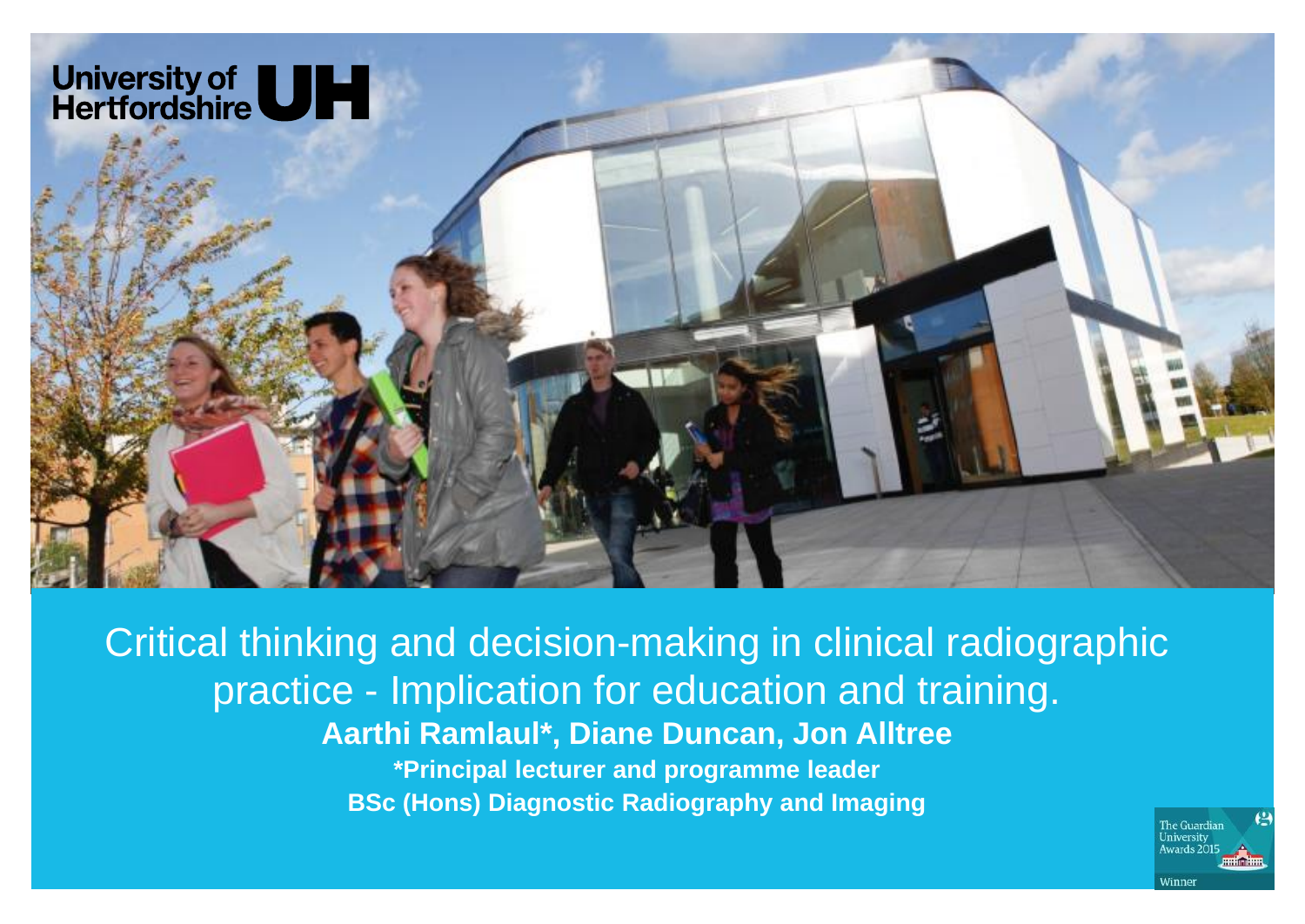

- Purpose
- Rationale





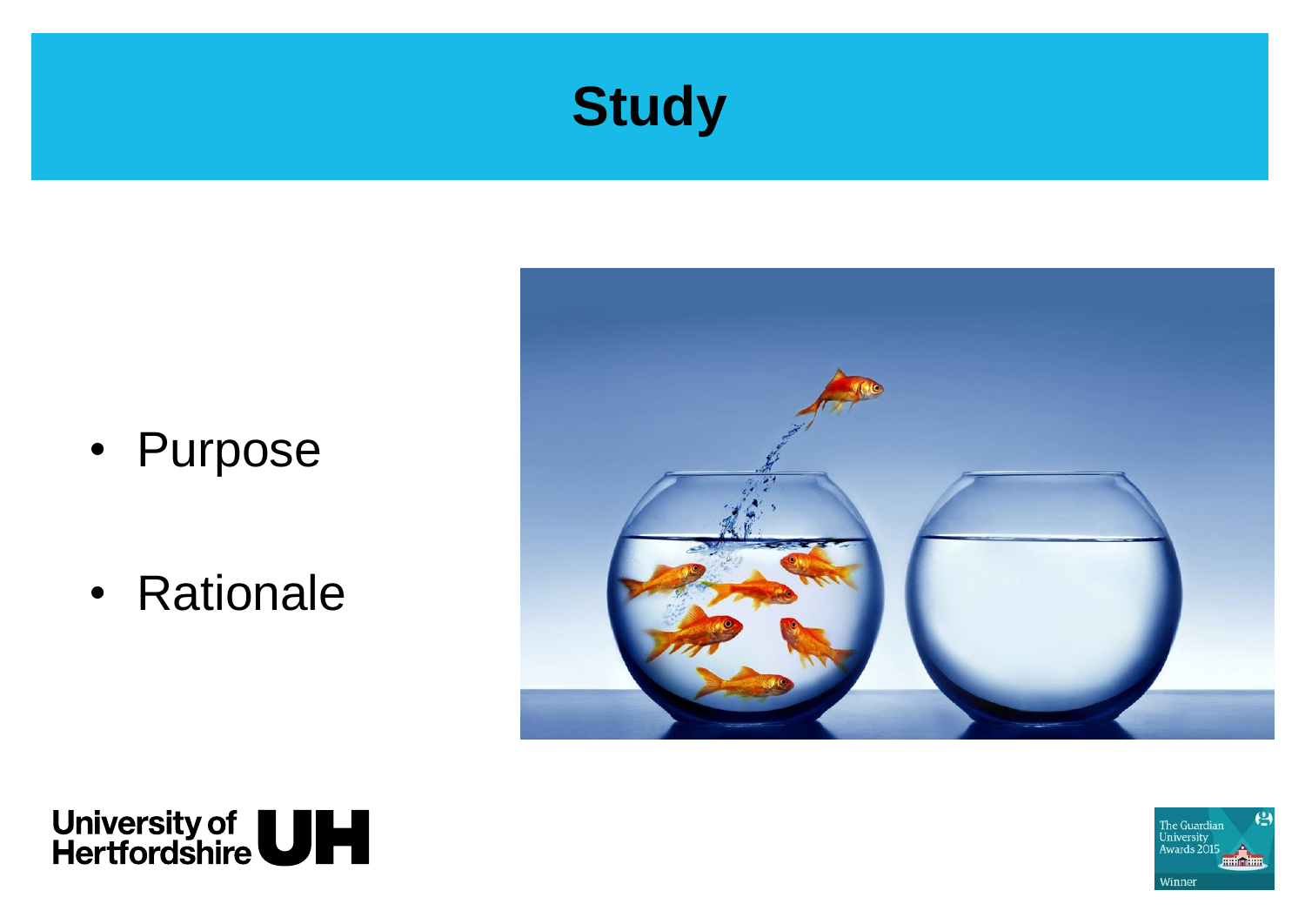# **Research design**

- **Methodology**
- **Method**



#### Tutor participant interviews

- Data analysis and interpretation
	- **Trustworthiness**
	- Reflexivity



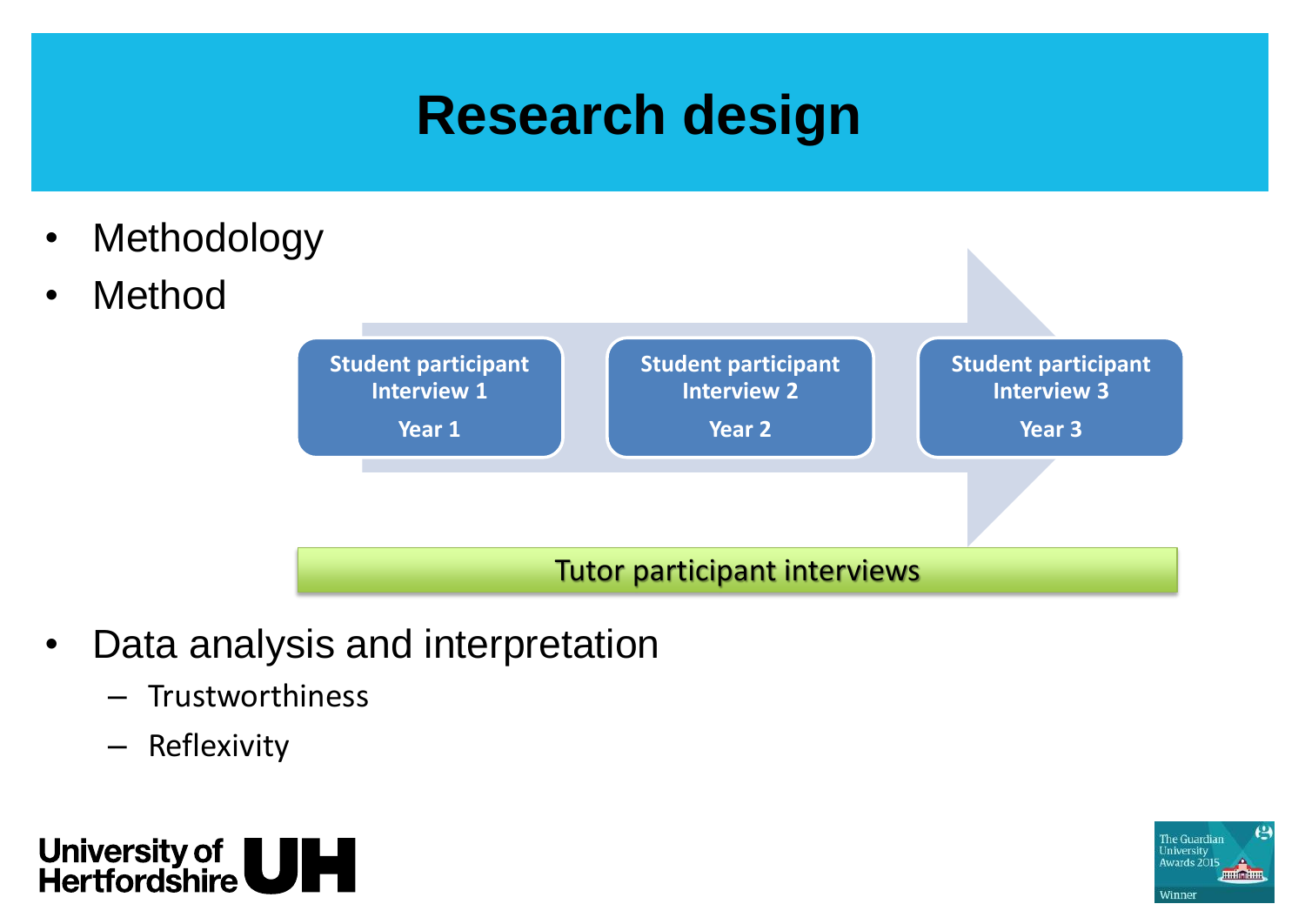## **Findings**



 $\leftrightarrow$ The Guardian University<br>Awards 2015 **milain** Winner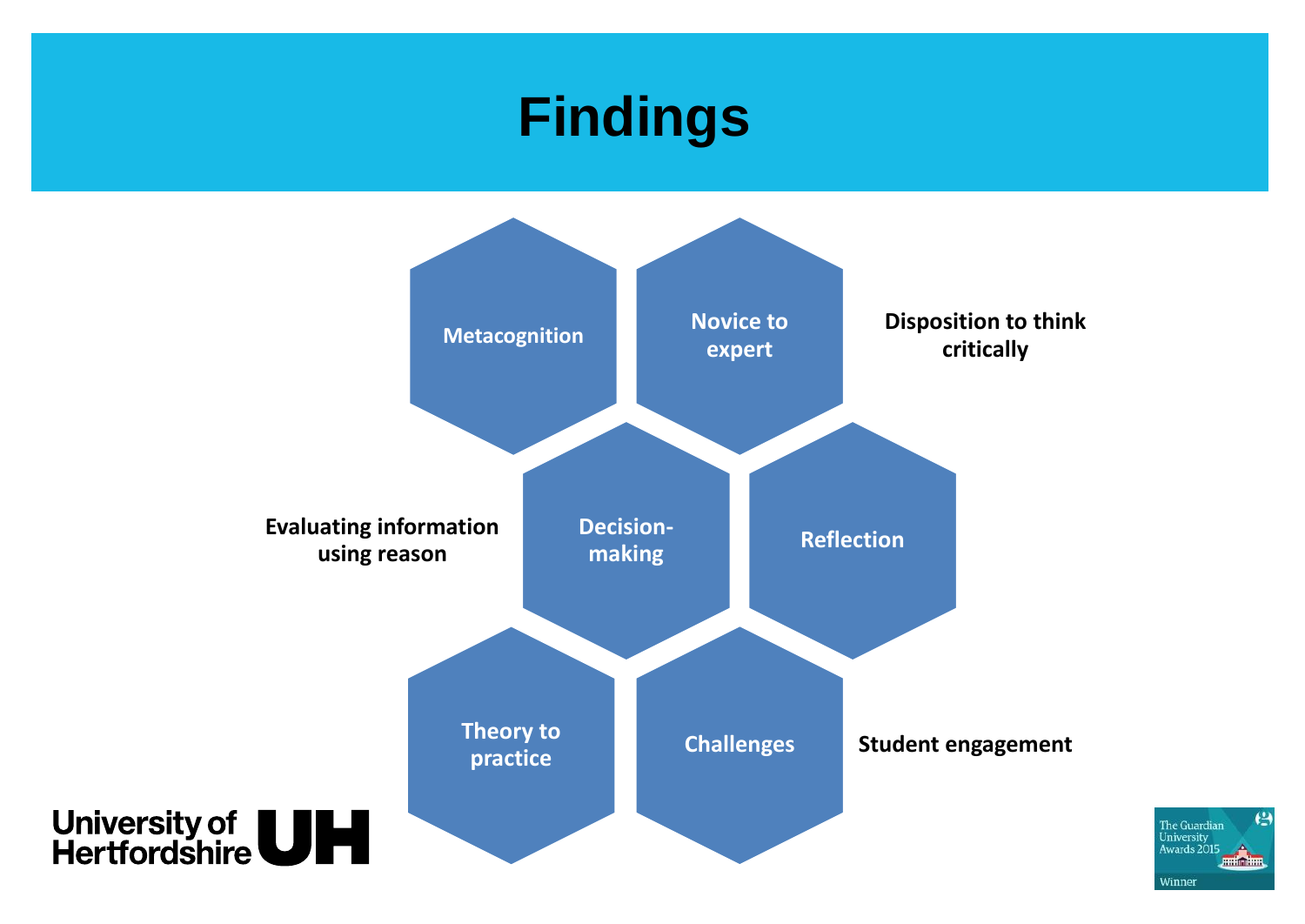### **Decision-making**

• *"...it makes you take a step back and consider the decisions you make. When you are making a decision for the patient, especially a complex decision, you realise that the decisions you make has a bigger impact than you initially thought..."* (SP5)





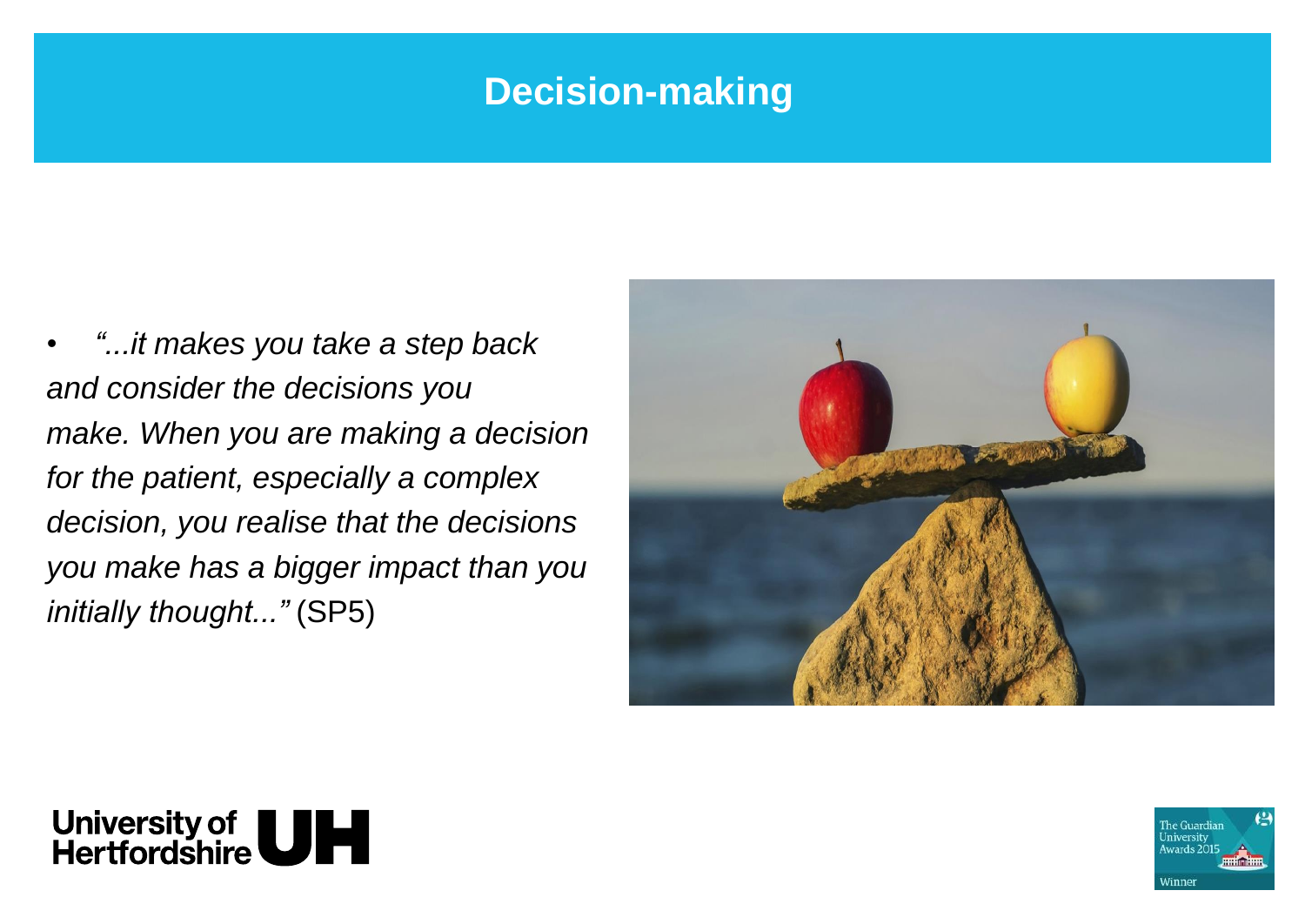### **Reflection**

*"…not all critical thinking is reflection but all reflection is critical thinking…"* (SP12)





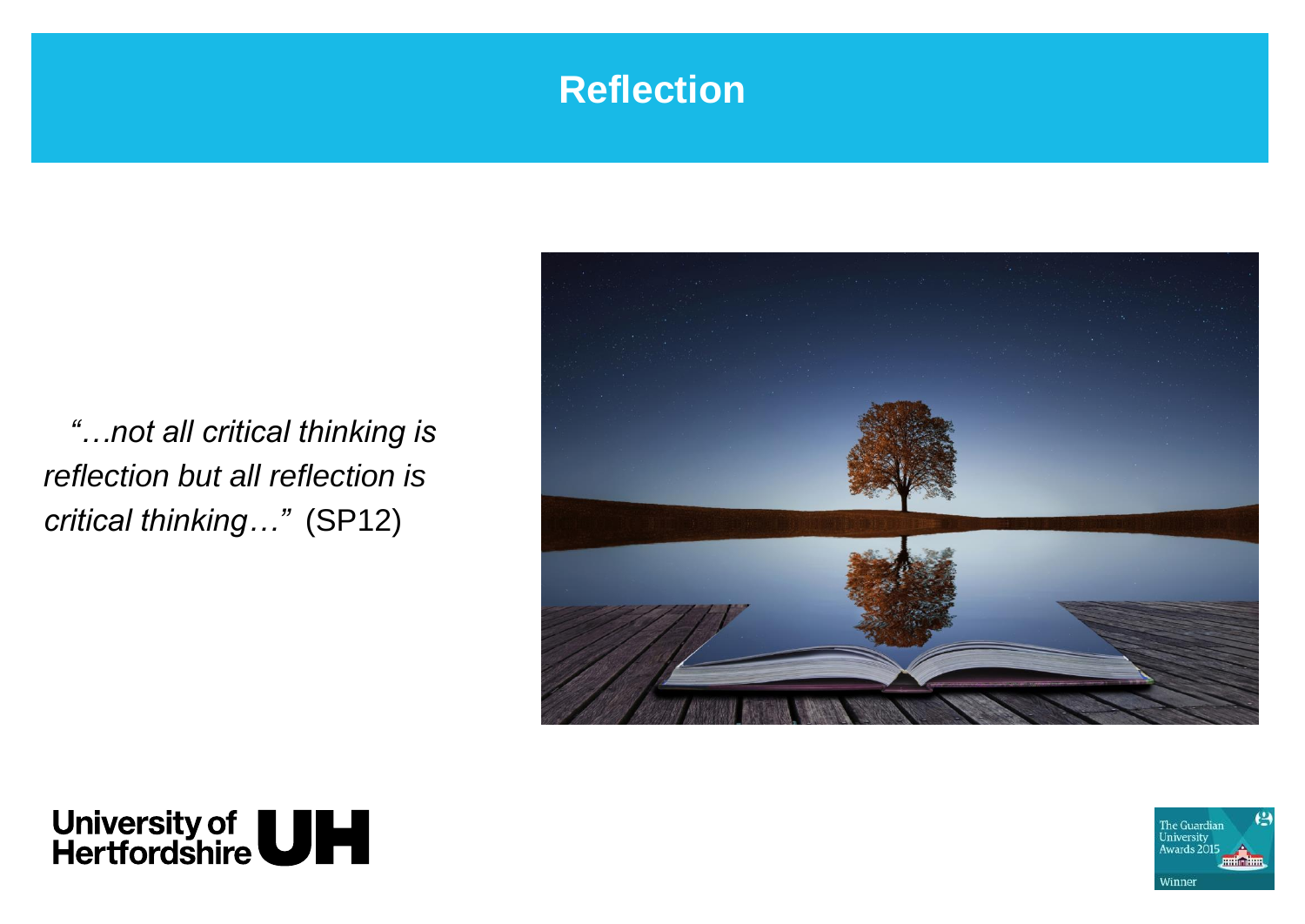#### **Novice to expert**

*"…simple tasks, like justifying routine examinations like chest X-rays, will bypass critical thinking as you do lot of simple tasks on a daily basis. A complex task, like prioritising patient lists, would require critical thinking as you have to consider a number of things…"* (SP2)





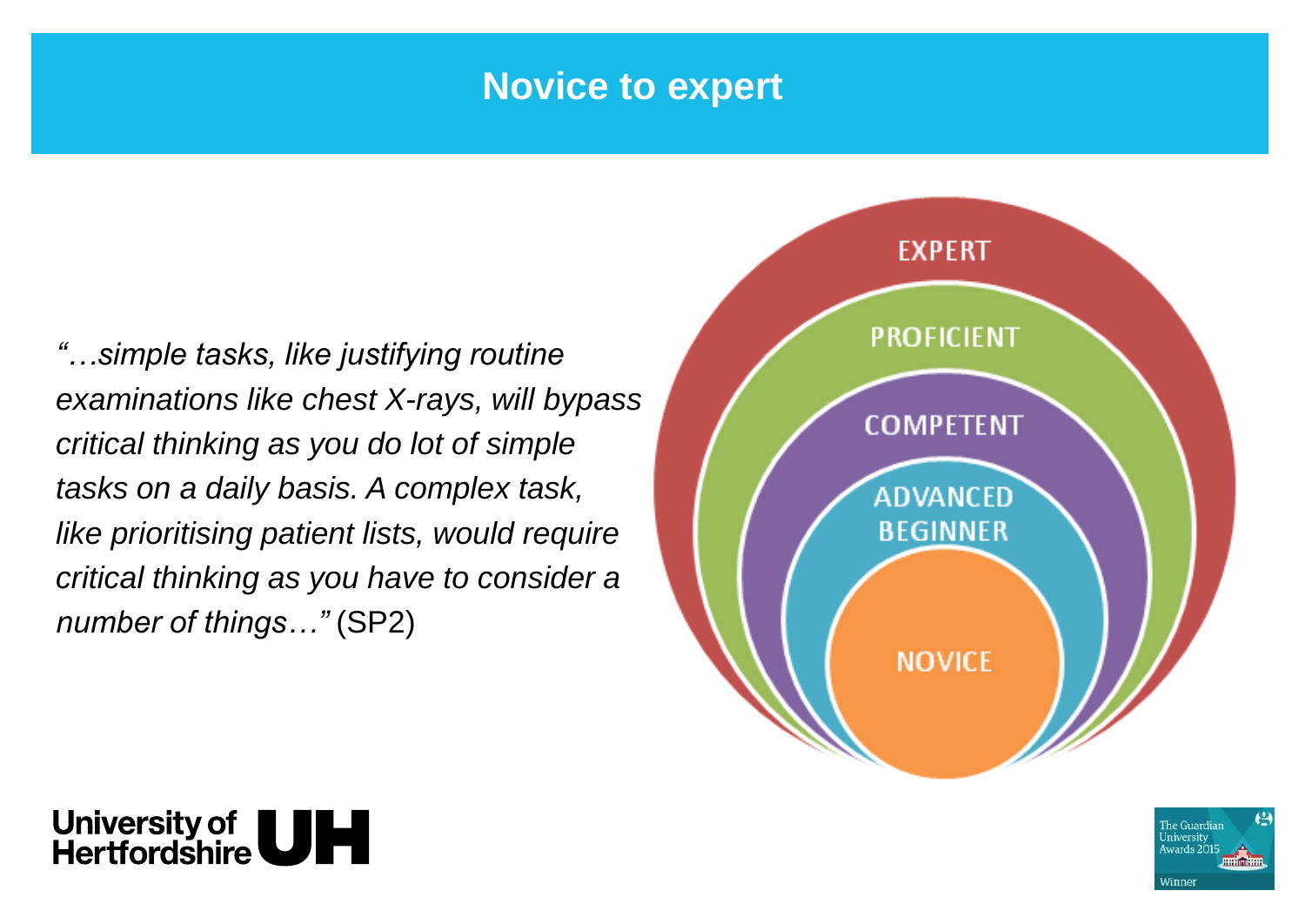

- Pedagogical considerations
	- Teaching and learning activities
		- Student engagement





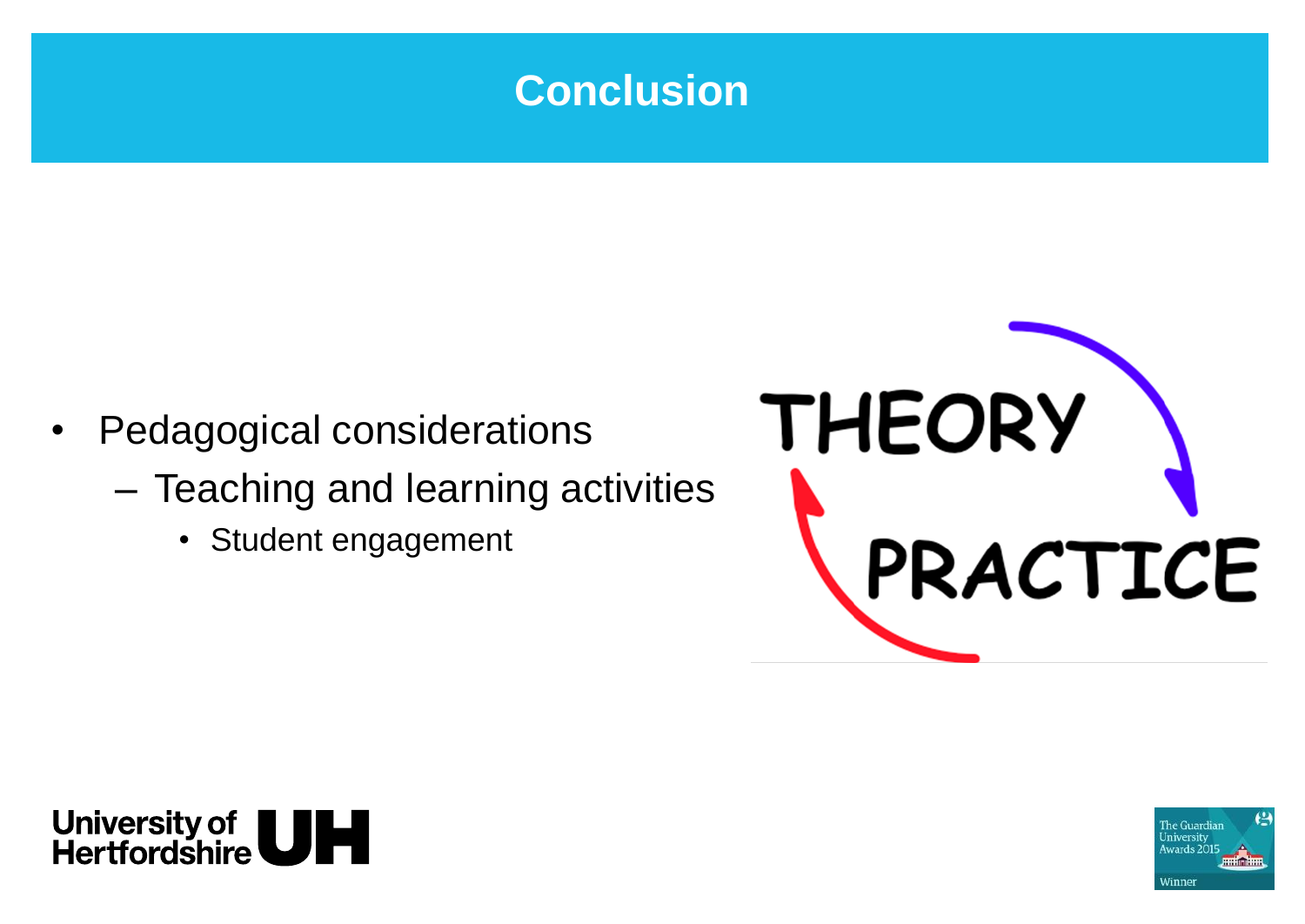# **Work in progress**

- Consideration of
	- Discipline specific definition of critical thinking
	- Model of critical thinking development in radiography